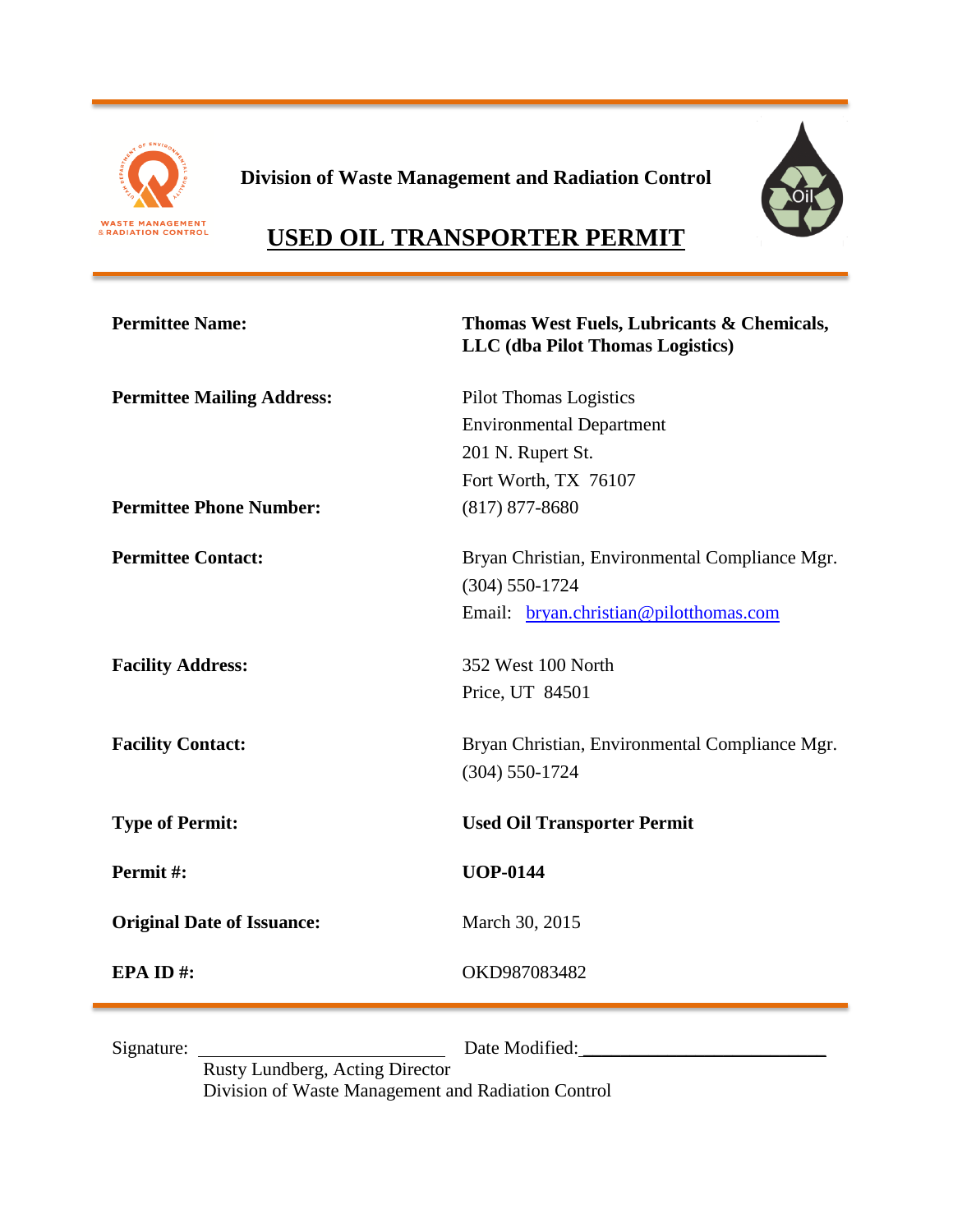## **I.A. Effect of Permit**

- I.A.1 Thomas West Fuels, Lubricants & Chemicals, LLC (dba Pilot Thomas Logistics) (hereafter referred to as the "Permittee") is hereby authorized to operate as a used oil transporter in accordance with all applicable requirements of R315-15 of the Utah Administrative Code and of the Used Oil Management Act (the Act) 19-6-701 et. seq., Utah Code Annotated and this Permit.
- I.A.2. This permit shall be effective for ten years in accordance with R315-15-15 of the Utah Administrative Code. This Permit shall be reviewed by the Director five years after the Permit's issuance or when the Director determines the Permit requires review.
- I.A.3 Attachments incorporated by reference are enforceable conditions of this Permit, as are documents incorporated by reference into the attachments. Language in this Permit supersedes any conflicting language in the attachments or documents incorporated into the attachments.

#### **I.B. Permit Revocation**

I.B.1 Violation of any permit condition or any applicable statutes and rules shall be grounds for enforcement actions, including revocation of this Permit. The Director shall notify the Permittee in writing of his intent to revoke this Permit.

### **I.C. Permit Modification**

- I.C.1. The Permittee may request modifications of this Permit by submitting a written permit modification request to the Director. If the Director determines the modification request is substantive, a public hearing, a 15-day public comment period, or both may be required before the modification request is approved. Implementing a modification prior to the Director's written approval constitutes a violation of this Permit and may be grounds for enforcement action or permit revocation.
- I.C.2. The Director may modify this Permit as necessary to protect human health and the environment or because of statutory or regulatory changes.

# **I.D. Spill Prevention**

I.D.1 The Permittee shall maintain and operate all used oil transportation vehicles and associated equipment so as to minimize the possibility of fire, explosion or sudden or non-sudden release of used oil to air, ground, soil, surface and groundwater and sewer systems which could threaten human health and the environment.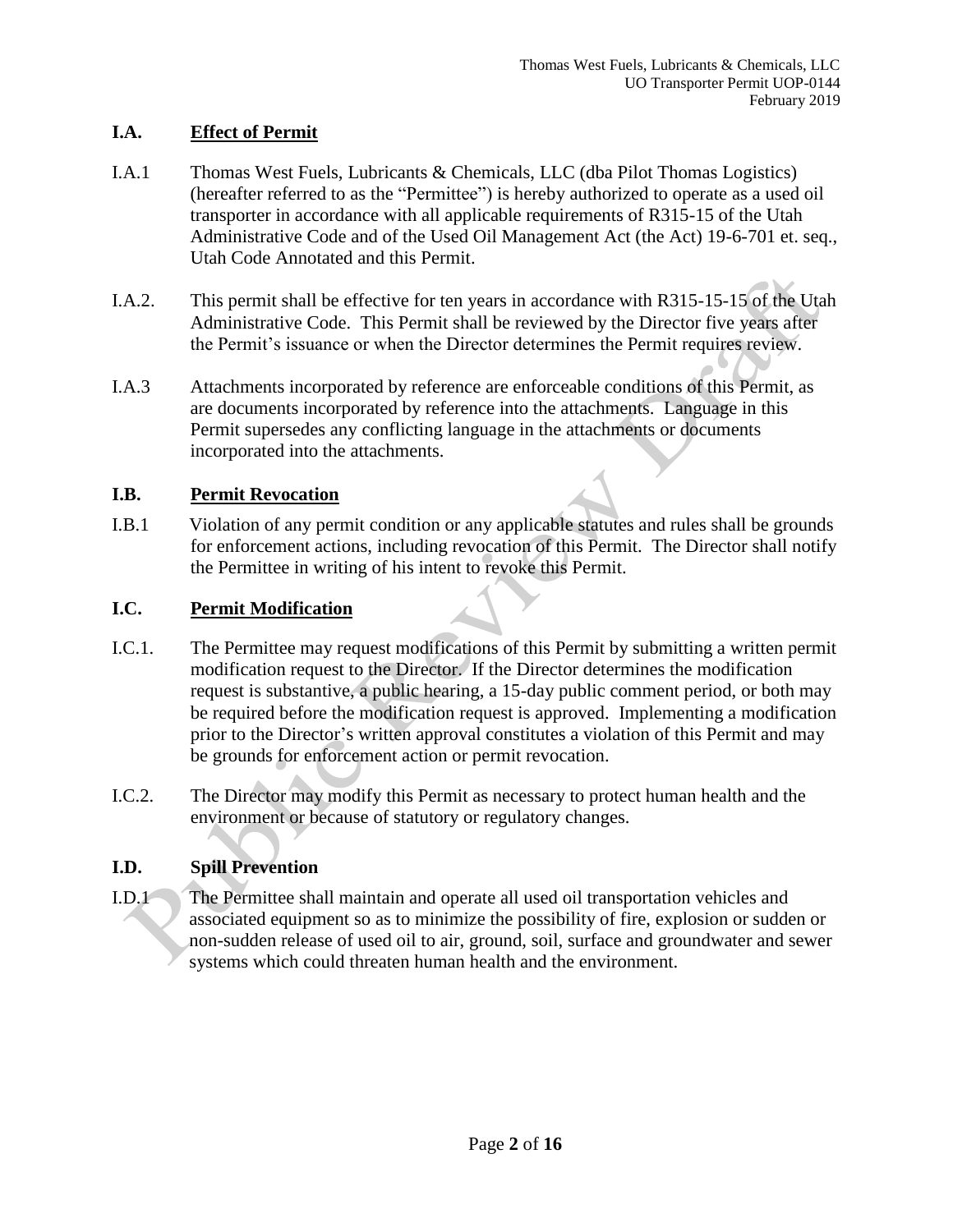#### **I.E. Record Retention**

- I.E.1. The Permittee shall maintain all applicable used oil records required by R315-15 of the Utah Administrative Code and this Permit at the Permitee's transportation facility located at 352 West 100 North, Price, UT, 84501.
- I.E.2. All records shall be readily accessible for inspection by representatives of the Division of Solid and Hazardous Waste. Records may be in a hard copy or electronic format. Records shall be maintained for a minimum of three years.

#### **I.F. Tracking**

- I.F.1. The Permittee shall document the volume of used oil collected at each location and transported by the Permittee.
- I.F.2. Used oil records shall document the transporter's name, address, EPA identification number, the name of the receiving entities, date and time of acceptance and signatures of both the transporter and authorized representative of the used oil entity.
- I.F.2.a. For petroleum industry locations without a formal street address, the Permittee shall use the well owner's corporate address, facility or equipment number/designation, and GPS coordinates of the location from which the used oil was picked up.
- I.F.2.b. For unmanned petroleum industry locations, the Permittee shall obtain confirmatory signatures from the generator after the fact.
- I.F.3. The halogen content shall be documented on the used oil record/bill of lading at each used oil collection location prior to loading for transportation.
- I.F.4. Oil which may contain PCBs shall have analytical results attached to the used oil collection records and verified prior to transportation.

#### **I.G. Analysis Plan**

I.G.1 The Permittee shall follow all sampling and analytical procedures in Section II.C., Used Oil Collection and Analytical Procedures, when conducting used oil sampling and analytical testing to meet the requirements of R315-15 of the Utah Administrative Code and this Permit.

# **I.H. Prohibited Waste**

- I.H.1. Used oil that has been mixed with hazardous waste as defined by R315-1 and R315-2 of the Utah Administrative Code or PCBs as defined by R315-301-2(53) of the Utah Administrative Code shall no longer be managed as used oil and shall be subject to applicable hazardous waste and PCB-contaminated waste rules.
- I.H.2. Used oil shall not be stored in tanks, containers or storage units that previously stored hazardous waste unless these tanks, containers and storage units have been cleaned in accordance with R315-2-7 of the Utah Administrative Code.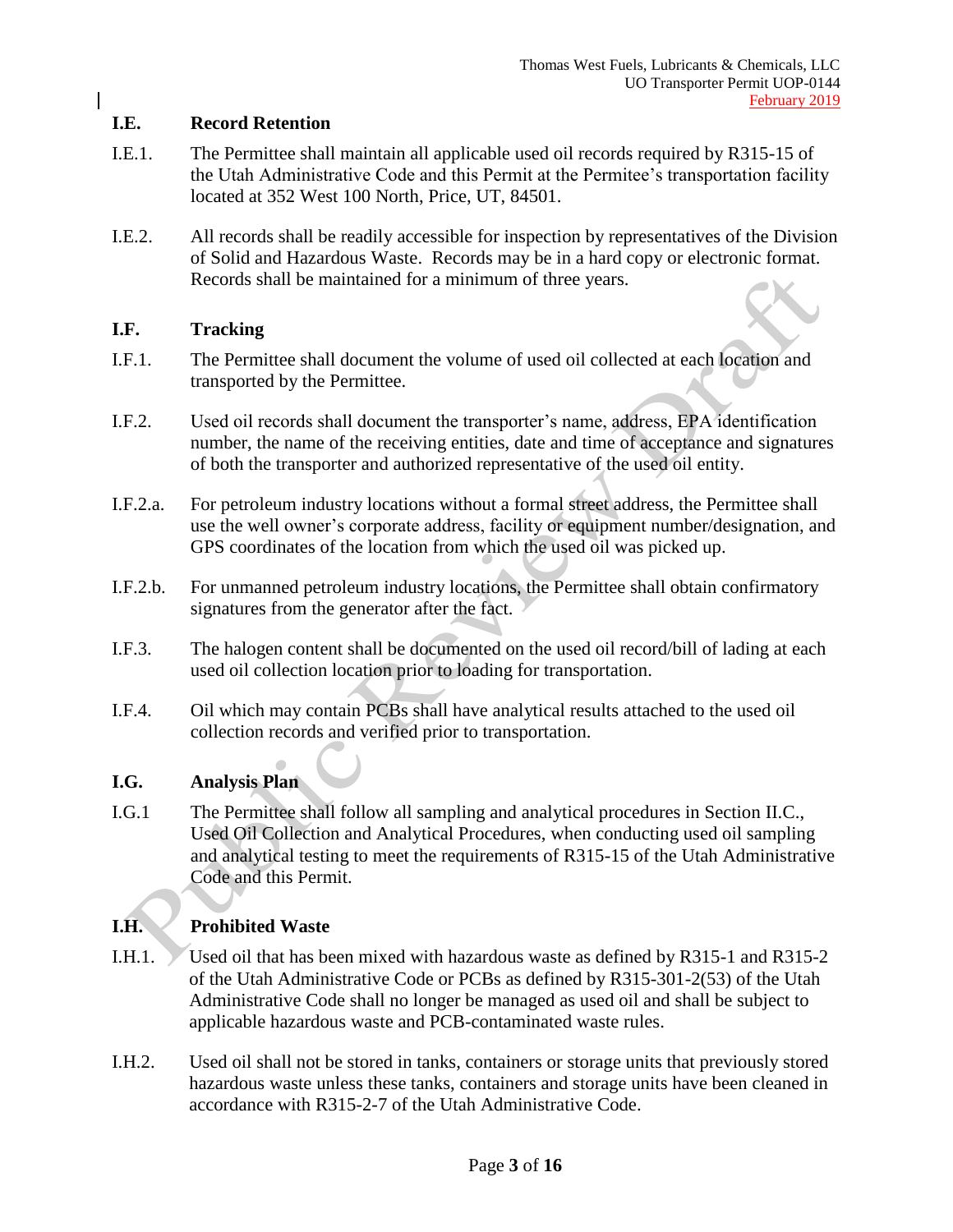I.H.3 The Permittee shall not place, discard or otherwise dispose of used oil in any manner described in R315-15-1.3 of the Utah Administrative Code.

#### **I.I. Waste Disposal**

- I.I.1. The Permittee shall document and maintain records showing proper characterization, handling and disposal for all used oil related waste, including oily wastewater.
- II.I.2. The Permittee shall properly characterize the waste to determine if the waste is hazardous or non-hazardous in accordance with R315-15-8 of the Utah Administrative Code. All wastes generated during used oil operations shall be handled in accordance with this Permit and R315-15 of the Utah Administrative Code. The wastes shall be taken to an appropriate facility permitted to handle the type of waste generated.

#### **I.J**. **Used Oil Storage**

I.J.1 The Permittee shall not store used oil longer than 24 hours without first obtaining a transfer facility or processor permit.

#### **I.K. Emergency Controls and Spill Plan**

- I.K.1. The Permittee shall take all reasonable steps to minimize releases to the environment and shall carry out such measures as are necessary to protect human health and the environment.
- I.K.2. In the event of a release of used oil, the Permittee shall immediately take appropriate actions to comply with the Emergency Controls required by R315-15-9 of the Utah Administrative Code, this Permit and the Permittee's Emergency Spill Plan in Attachment 1.
- I.K.3. It shall not constitute a defense for the Permittee in an enforcement action that it would have been necessary to halt or reduce the Permittee business activity in order to maintain compliance with the conditions of this Permit and Attachments.
- I.K4. The Permittee shall properly characterize wastes generated during the spill cleanup to determine if the waste is hazardous or non-hazardous in accordance with R315-15-8 of the Utah Administrative Code.
- I.K.5. The Permittee shall maintain analytical and waste disposal records for a minimum of three years.

#### **I.M. Liability and Financial Assurance Requirements**

I.M.1. The Permittee shall procure and maintain general liability and sudden used oil thirdparty environmental pollution liability coverage for the Permittee's operations as required by R315-15-10 of the Utah Administrative Code.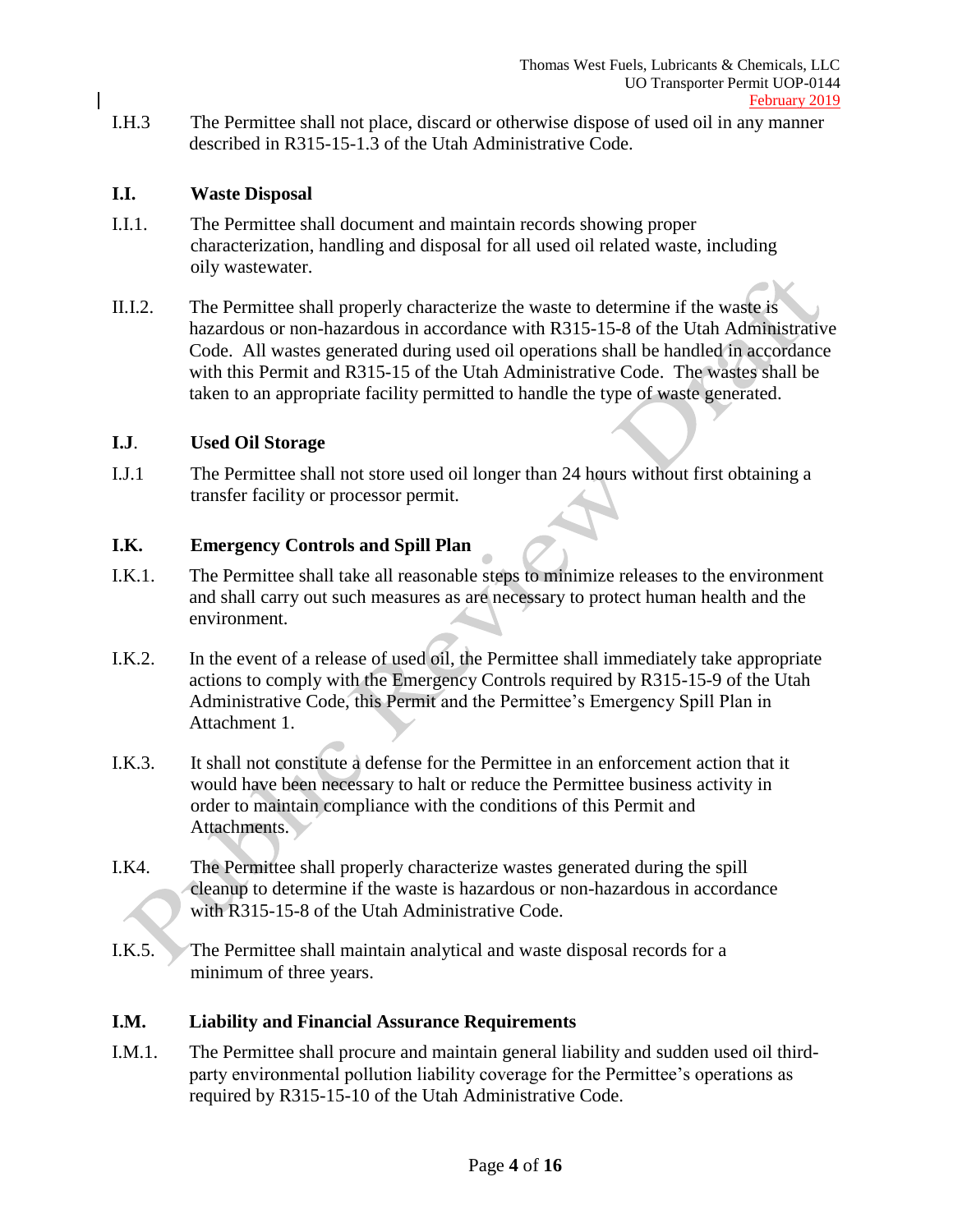- I.M.2. The Permittee shall provide documentation of financial responsibility, environmental pollution legal liability and general liability coverage annually to the Director for review and approval by March 1 of each reporting year.
- I.M.3. The Permittee shall notify the Director immediately of any changes to the extent and type of liability coverage in accordance with R315-15-10 of the Utah Administrative Code.

#### **I.N. Used Oil Handler Certificate**



I.N.1 In accordance with R315-15-4.1 of the Utah Administrative Code, the Permittee shall not operate as a used oil transporter without obtaining annually a Used Oil Handler Certificate from the Director. The Permittee shall submit a used oil handler fee, pursuant to Utah Code Annotated 63J-1-504 by December 31 of each calendar year to receive certification for the upcoming calendar year.

#### **I.O. Inspection and Inspection Access**

- I.O.1. Any duly authorized employee of the Director may, at any reasonable time and upon presentation of credentials, have access to and the right to copy any records relating to used oil and to inspect, audit or sample. The employee may also make record of the inspection by photographic, electronic, audio, video, or any other reasonable means to determine compliance.
- I.O.2. In addition, the authorized officers may collect soil, groundwater or surface water samples to evaluate the Permittee's compliance.
- I.O.3. Failure to allow reasonable access to the property by an authorized employee constitutes "denial of access" and maybe grounds for enforcement action or permit revocation.

# **I.P. Annual Report**

I.P.1 As required by R315-15-13.4 of the Utah Administrative Code, the Permittee shall prepare and submit an Annual Report to the Director by March 1 of the following year. Form UO 004 (Annual Report for Used Oil Transporter Facilities) shall be used to describe the Permittee's used oil activities in Utah. The Annual Report shall also include all financial assurance documentation required by Form UO 004.

#### **I.Q. Other Laws**

I.Q.1 Nothing in this Permit shall be construed to relieve the Permittee of his obligation to comply with any Federal, State or local law.

#### **I.R**. **Transfer of Permit**

I.R.1 Written approval by the Director is required to transfer this Permit to another owner or operator.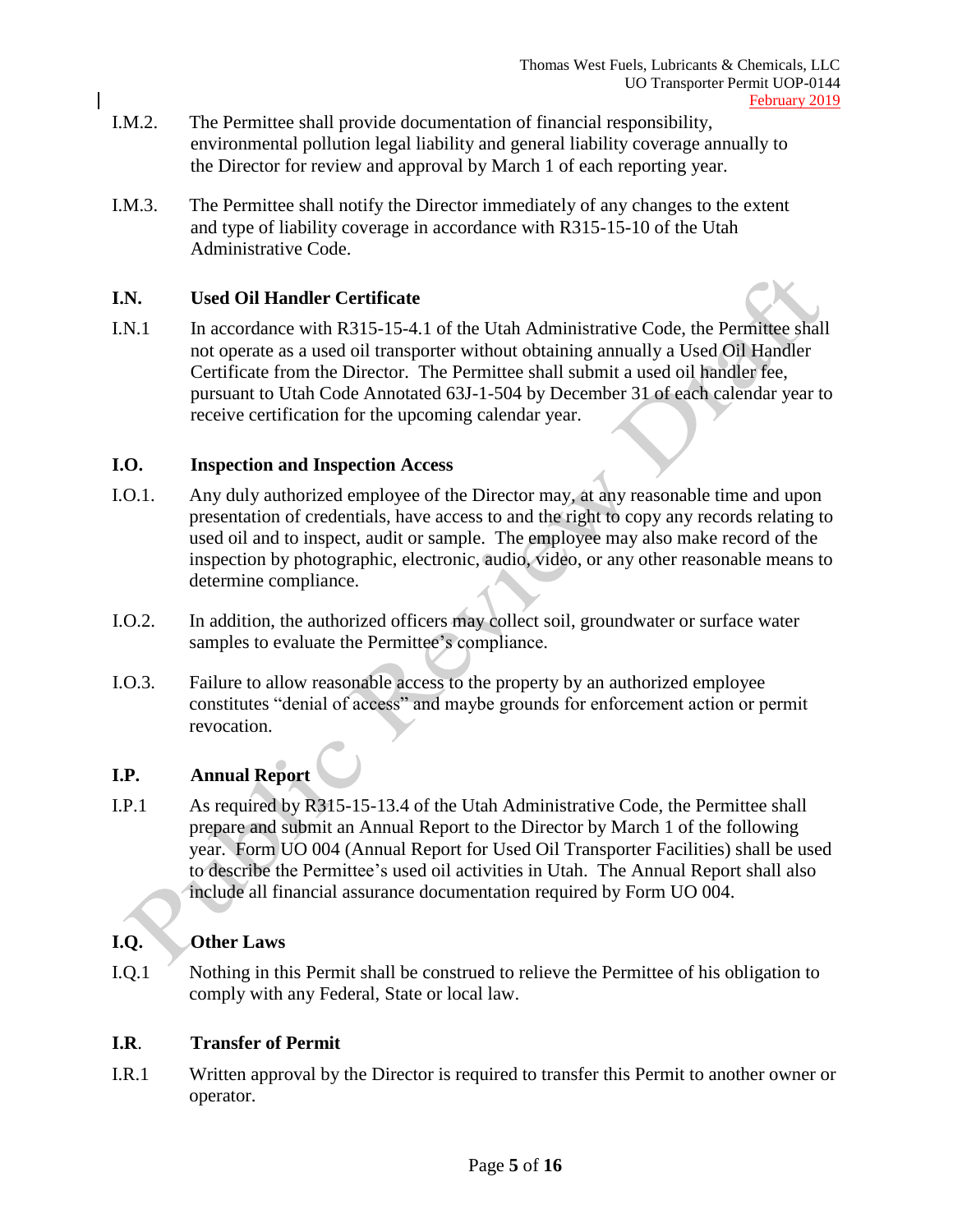#### **I.S. Enforceability**

I.S.1 Violations documented through the enforcement process pursuant to Utah Code Annotated 19-6-112 may result in penalties in accordance with R315-102 of the Utah Administrative Code.

## **I.T**. **Effective Date**

I.T.1 The permit is effective on the date of signature by the Director.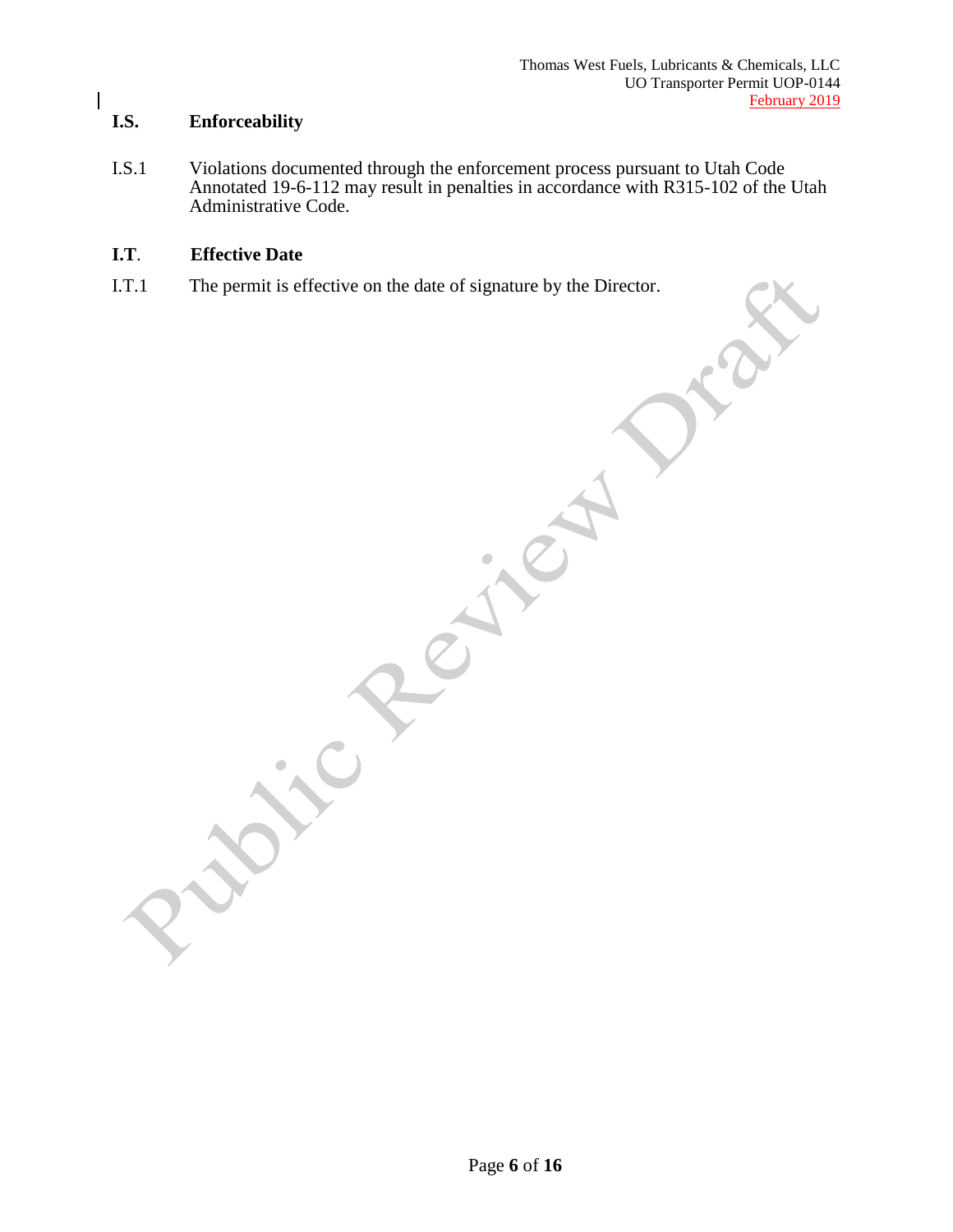#### **II. Transportation Operations**

- II.1. The Permittee may transport and deliver used oil to another permitted transporter, transfer facility, processor or off-specification burner in accordance with R315-15-4.4 of the Utah Administrative Code.
- II.2. The Permittee shall not store used oil longer than 24 hours from time of collection in transportation vehicles.
- II.3. Used oil recovered from oily water shall be managed as used oil in accordance with R315-15 of the Utah Administrative Code and this Permit.
- II.4. The Permittee shall not transport used oil with PCB concentrations greater than two ppm (mg/kg).

#### **II.A. Transport Vehicle Requirements**

II.A.1. The Permittee shall only transport used oil in the types of vehicles in Table II.A.

#### **Table II.A: Vehicle Description**

| <b>Type of Vehicle</b>     | <b>Used Oil Capacity (gallons)</b>    |
|----------------------------|---------------------------------------|
| <b>Bobtail tankers</b>     | 500 gallons per compartment (only     |
|                            | one used oil compartment per vehicle) |
| Stake beds with tote tanks | 330 gallons per tote (maximum of two  |
|                            | totes per vehicle)                    |

- II.A.2. All used oil transport vehicles are required to have the words "USED OIL" on both sides of the transport vehicle in a contrasting color that is distinguishable from the background color and at least two inches tall. These designations shall be in place at all times the transport vehicle is transporting used oil.
- II.A.3. A copy of the Permittee's Used Oil Emergency Spill Plan shall be maintained in used oil transport vehicles at all times.
- II.A.4. The Permittee shall maintain Emergency Spill Cleanup materials in all vehicles used to transport used oil as specified in Section II.E of this Permit.

#### **II.B. Used Oil Loading and Unloading Requirements**

- II.B.1. Prior to loading, the used oil must be tested for halogen content in accordance with Section II.C of this Permit.
- II.B.2. The Permittee's used oil transport drivers shall secure the vehicle by positioning wheels chocks and applying the emergency brakes before loading or unloading used oil.
- II.B.3. The Permittee shall inspect all used oil collection equipment (e.g., vehicles and associated pumping equipment) for any damage prior to use.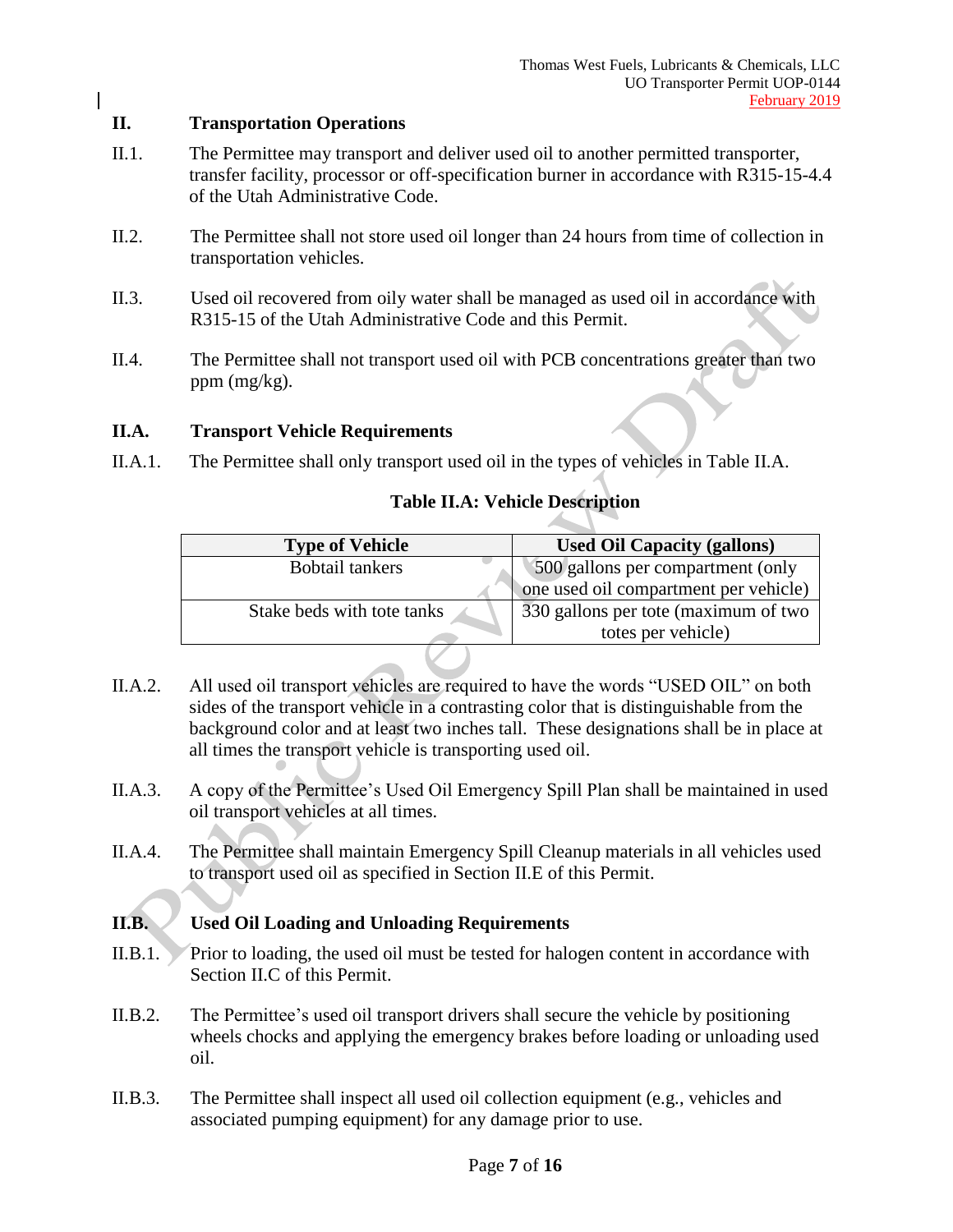- II.B.4. The Permittee shall place buckets or other containers under piping connections to collect drips of used oil during loading and unloading operations.
- II.B.5. The Permittee shall ensure the amount of used oil to be loaded into the transport vehicle will not exceed the carrying capacity. The Permittee shall utilize a calibrated gauging instrument to measure used oil volume in each collection vehicle.
- II.B.6. The Permittee shall cleanup any spills and drippings from the used oil transfer and properly manage the cleanup materials.
- II.B.7. Shipping documents shall be maintained at the Permitee's facility and a copy left with each business where the Permittee collects or delivers used oil.
- II.B.8. Prior to unloading the transportation vehicle, the Permittee shall perform halogen quality control testing in accordance with SW846 Method 9077 and Section II.C of this Permit.
- II.B.9. During loading and unloading operations, the trained operator shall remain at the transfer location and maintain control of the operations throughout the entire used oil transfer.
- II.B.10. The Permittee shall not load or unload used oil from a railroad tanker without the written approval from the Director.

#### **II.C. Used Oil Sampling and Analytical Procedures**

- II.C.1. Prior to loading the used oil for transport, the Permittee shall collect a representative sample and screen the used oil for halogens using either SW846 Method 9077 specified in Condition II.C.4.d or a Utah-certified laboratory.
- II.C.2. Used oil determined to be on-specification by a Utah-registered marketer can be collected and transported without further testing. Bills of lading or used oil transportation records shall include copies of the analytical results for reference.

#### II.C.3. **Bulk and Drum Sample Collection Requirements**

- II.C.3.a. The Permittee shall collect a representative sample from tanks, totes, drums or other containers. Sampling personnel shall be trained on appropriate sampling methods for each type of container and matrix.
- II.C.3.b. Samples collected from bulk oil containers greater than 55 gallons shall be individual samples, not composite samples.
- II.C.3.c. A composite sample may be collected from individual drums or containers from the same source. A composite sample shall consist of not more than four drums or 200 gallons, whichever is less, per composite sample. The individual samples shall be taken and consolidated into one composite sample and tested.
- II.C.3.d. Drums or containers from different sources shall be sampled individually.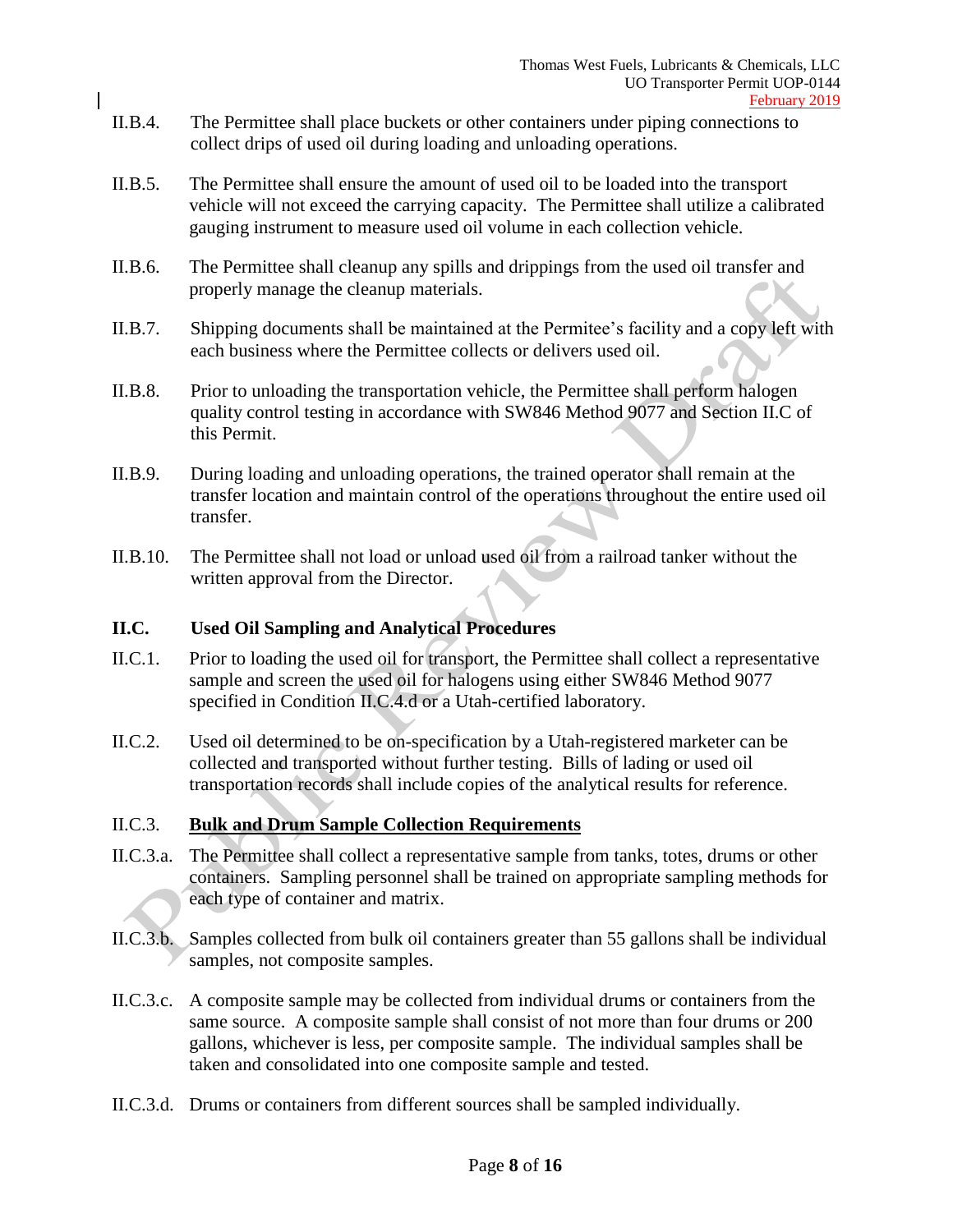II.C.3.e. Drums and other containers of used oil shall only be transferred to the permitted vehicle/tanker identified in Condition II.A.1 of this Permit.

### II.C.4. **Halogen Field Screening Methods**

- II.C.4.a. For halogen field tests, the Permittee shall use CLOR-D-TECT® kits (SW846 Method 9077) to screen used oil when the water content of the used oil is less than or equal to 20%.
- II.C.4.b. Halogen field tests of used oil containing water and/or antifreeze greater than 20% shall be screened using a HydorClor Q kit.
- II.C.4.c. Results of all halogen field screening results shall be recorded on the shipping document such as a bill of lading and results initialed by the sampler.
- II.C.4.d. For halogen field tests, the quality control duplicate samples shall be collected and analyzed in accordance with SW846 Method 9077 prior to off-loading.

#### II.C.5. **Halogen Laboratory Analytical Methods**

I.C.5.a When relying on laboratory testing, the Permittee shall submit a representative used oil sample from each container to a Utah-certified laboratory to analyze for total halogen concentrations using SW846 Method 9076 or other equivalent method approved by the Director.

#### **II.C.6. PCB Contaminated Used Oil**

II.C.6.a. When accepting used oil which may contain PCBs for transportation, the Permittee shall comply with the requirements of R315-15 of the Utah Administrative Code and 40 CFR Part 761. Table II.C of this Permit lists the PCB sample preparation and analytical methods that the laboratory shall use to analyze used oil samples.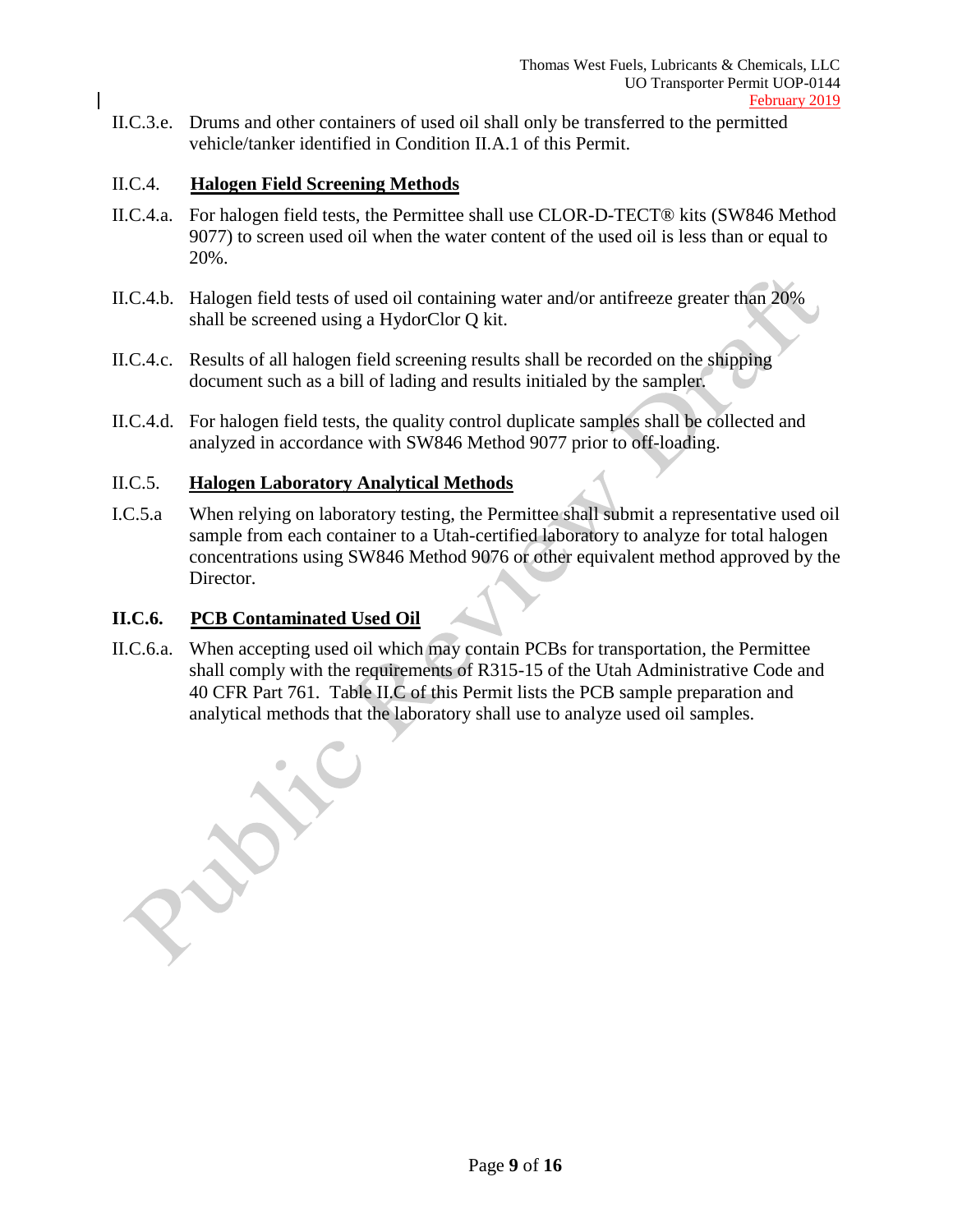| <b>Sample Preparation</b> | <b>Analytical Procedure</b>                 | талк н.е. го башрк гтераганон ана жиајунсаг менюаз<br><b>Analytes</b> |      |  |
|---------------------------|---------------------------------------------|-----------------------------------------------------------------------|------|--|
| 3500C, 3580A              |                                             | <b>PCB CAS RN</b>                                                     | PCB  |  |
|                           | 8082A                                       | 12674-11-2                                                            | 1016 |  |
|                           |                                             | 147601-87-4                                                           | 1210 |  |
|                           | <b>PCB</b> Analytical                       | 151820-27-8                                                           | 1216 |  |
|                           | Method                                      | 11104-28-2                                                            | 1221 |  |
|                           |                                             | 37234-40-5                                                            | 1231 |  |
|                           | Analyses of the<br>Aroclors bolded in       | 11I4I-I6-5                                                            | 1232 |  |
|                           | the last column are                         | 71328-89-7                                                            | 1240 |  |
|                           | mandatory.                                  | 53469-21-9                                                            | 1242 |  |
|                           |                                             | 12672-29-6                                                            | 1248 |  |
|                           | Choose an additional<br>two Aroclors from   | 165245-51-2                                                           | 1250 |  |
|                           | the last column for<br>analysis which could | 89577-78-6                                                            | 1252 |  |
|                           | be contained in the                         | 11097-69-1                                                            | 1254 |  |
|                           | oil, which will make<br>total of seven      | 11096-82-5                                                            | 1260 |  |
|                           | Aroclors.                                   | 37324-23-5                                                            | 1262 |  |
|                           |                                             | 11100-14-4                                                            | 1268 |  |

|  |  | <b>Table II.C: PCB Sample Preparation and Analytical Methods</b> |  |
|--|--|------------------------------------------------------------------|--|

- II.C.6.b. Prior to accepting used transformer oil or oil potentially contaminated with PCBs, the generator shall provide analytical documentation of the PCB concentration.
- II.C.6.c. The Permittee shall manage transformer oil or PCB-contaminated oil with concentrations of  $\geq 2$  mg/kg (ppm) in accordance with R315-15-18 of the Utah Administrative Code.
- II.C.6.d. Records of any laboratory test results used to demonstrate PCB concentrations shall be attached to the transportation record. Used oil may not be diluted to avoid any provision of any federal or state environmental rule.

# **II.D. Rebuttable Presumption**

- II.D.1. Used oil with a total halogen concentrations greater than 1,000 parts per million (ppm) is presumed to have been mixed with a hazardous waste and shall be managed as a hazardous waste unless the Permittee can successfully rebut the presumption.
- II.D.2. The Permittee may rebut the hazardous waste presumption in accordance with R315- 15-4.5 of the Utah Administrative Code if the Permittee can demonstrate that the used oil does not contain significant concentrations of any of the halogenated hazardous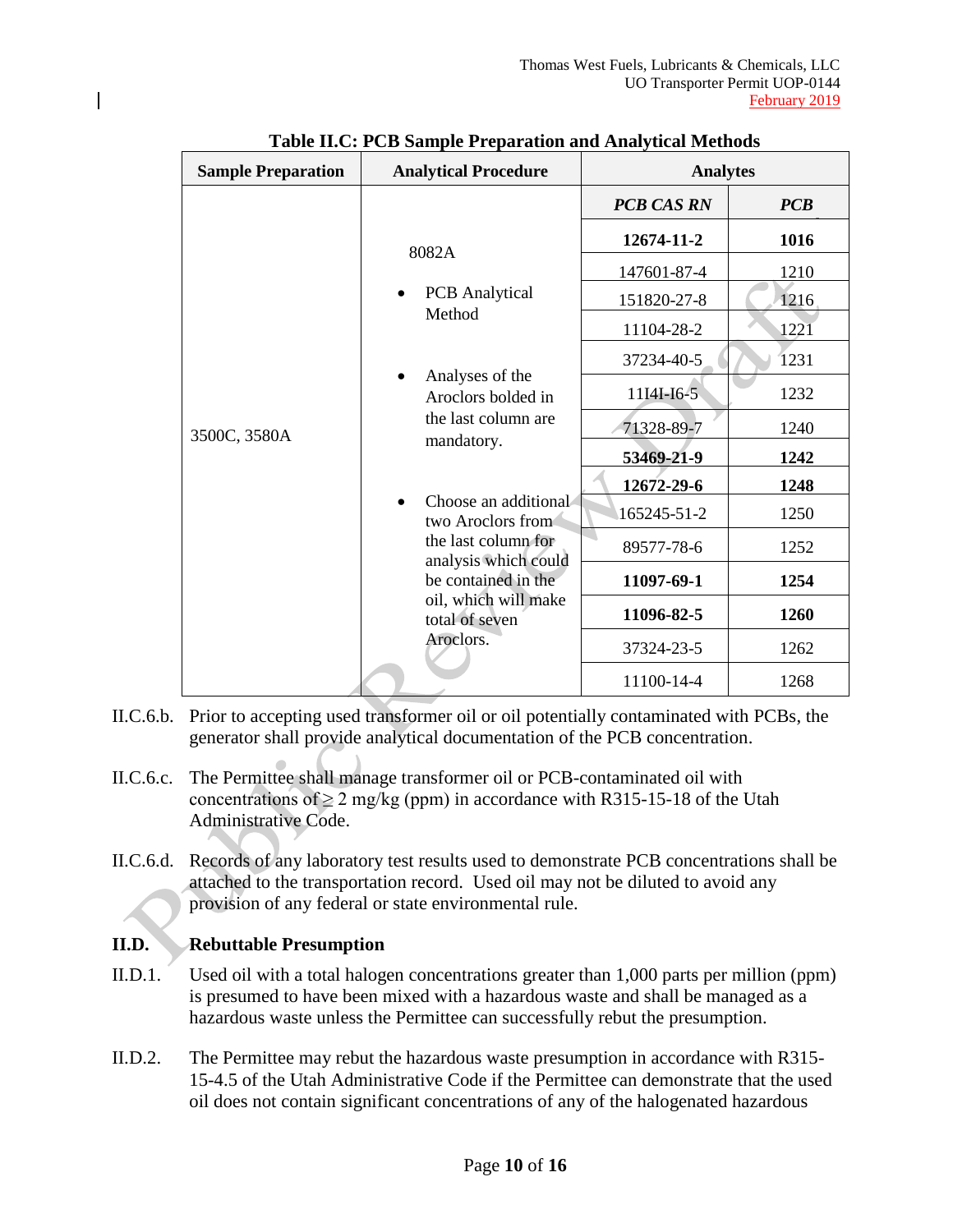constituents listed in Appendix VIII of EPA CFR 40, Part 261 which includes volatiles, semi-volatiles, PCBs, pesticides, herbicides and dioxin/furans.

- II.D.3. If the additional testing shows that used oil has been mixed with a hazardous waste listed in R315-50-10 of the Utah Administrative Code, which incorporates by reference 40 CFR 261 Appendix VIII., the mixture shall be subject to regulation as a hazardous waste regardless of the level of halogenated constituents.
- II.D.4. The rebuttable presumption does not apply to metalworking oils/fluids containing chlorinated paraffins if they are processed through a tolling arrangement as described in R315-15-2.5(c) of the Utah Administrative Code to reclaim metalworking oils/fluids. The presumption does apply to metalworking oils/fluids if such oils/fluids are recycled in any other manner or disposed.
- II.D.5. The rebuttable presumption does not apply to used oil contaminated with chlorofluorocarbons (CFCs) removed from refrigeration units if the CFCs are destined for reclamation. The rebuttable presumption does apply to used oil contaminated with CFCs that have been mixed with used oil from sources other than refrigeration units.

#### **II.E. Used Oil Training**

- II.E.1. The Permittee shall train used oil handlers and personnel who keep records of used oil activities in accordance with R315-15-4 of the Utah Administrative Code and the requirements of this Permit. The Permittee shall train new employees in the handling of used oil and used oil potentially contaminated with PCBs within 14 days of employment. New employees shall not manage or process used oil without a trained employee or until used oil training is completed.
- II.E**.**2. The Permittee shall develop and implement a written training program, including a syllabus and training materials. Employee training shall include identification of used oil, recordkeeping requirements and facility used oil procedures for handling, transporting, sampling and analysis, emergency response, spill reporting and personal safety.
- II.E.3. Employees shall demonstrate competence to collect a representative used oil sample and test for halogens using a Clor-D-Tect® kit prior to fieldwork if Utah certified laboratory data is not available.
- II.E.4. The Permittee shall provide, at a minimum, an annual used oil training refresher course for employees handling used oil. Additional training is required if the Permittee changes used oil handling procedures or this permit is modified.
- II.E.5. The Permittee shall keep training records for each employee for a minimum of three years. Employees and supervisors shall sign and date training attendance sheets to document class attendance. The written training syllabus outlining the topics covered during training shall be attached to each employee's training records.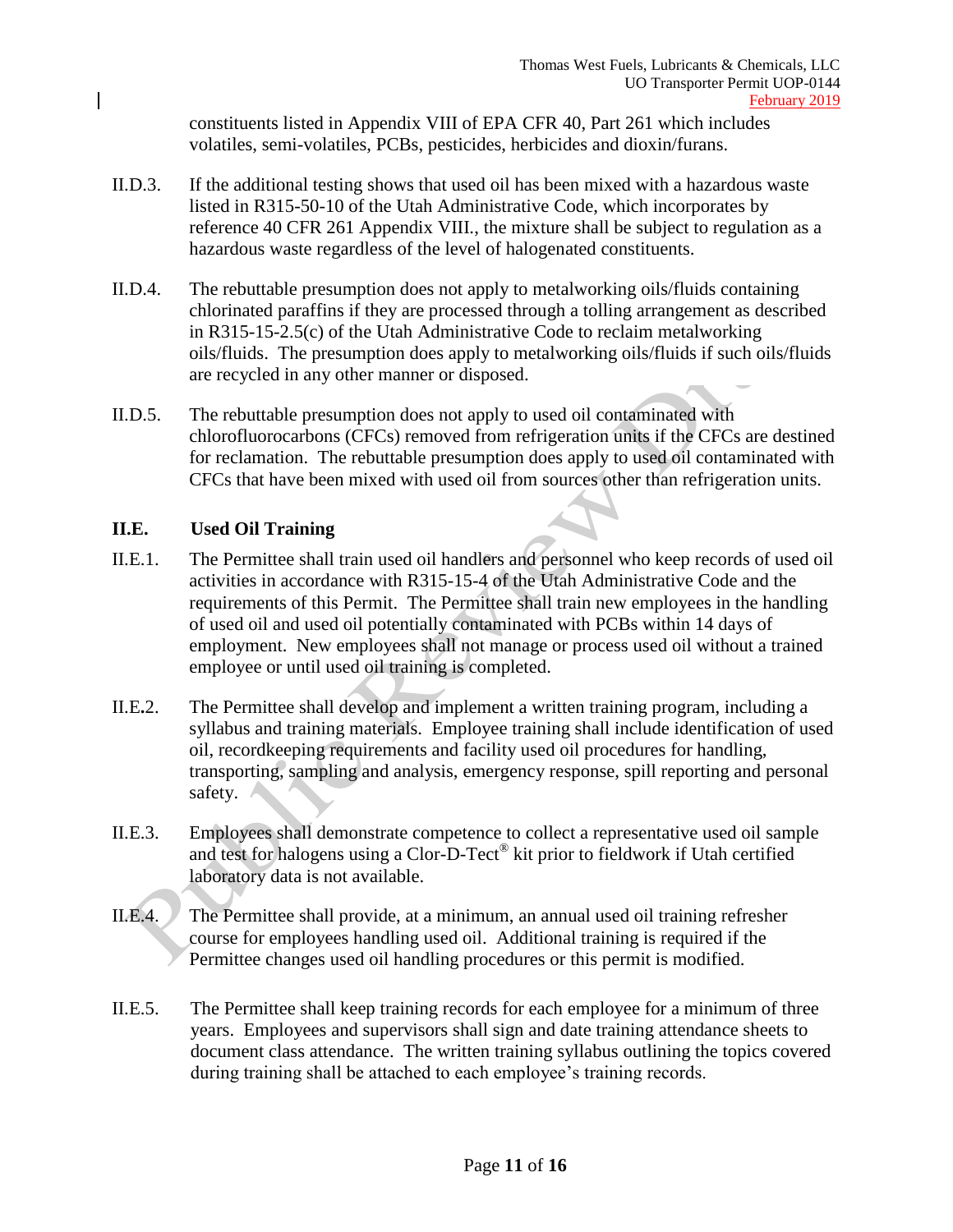#### **II.F. Emergency Spill Response and Remediation**

- II.F.1. In accordance with R315-15-9.1(a) of the Utah Administrative Code, the person responsible for the spill shall immediately take appropriate action to minimize the threat to human health and the environment and notify the DEQ Hotline at (801) 536-4123 if the spill is greater than 25 gallons or smaller spills if it poses a threat to human health or the environment.
- II.F.2. The responsible person shall take action to prevent spill from spreading by utilizing absorbent, dirt, booms, pads, rags, etc.
- II.F.3. Once the material is containerized, a waste determination shall be made to determine the material's disposition.
- II.F.4. The Director may require additional cleanup action to protect human health or the environment.
- II.F.5. All costs associated with the cleanup shall be at the expense of the Permittee.
- II.F.6. Vehicle spill kits shall contain, at a minimum, the equipment listed in Table II.E of this Permit and shall be checked daily prior to collection activities.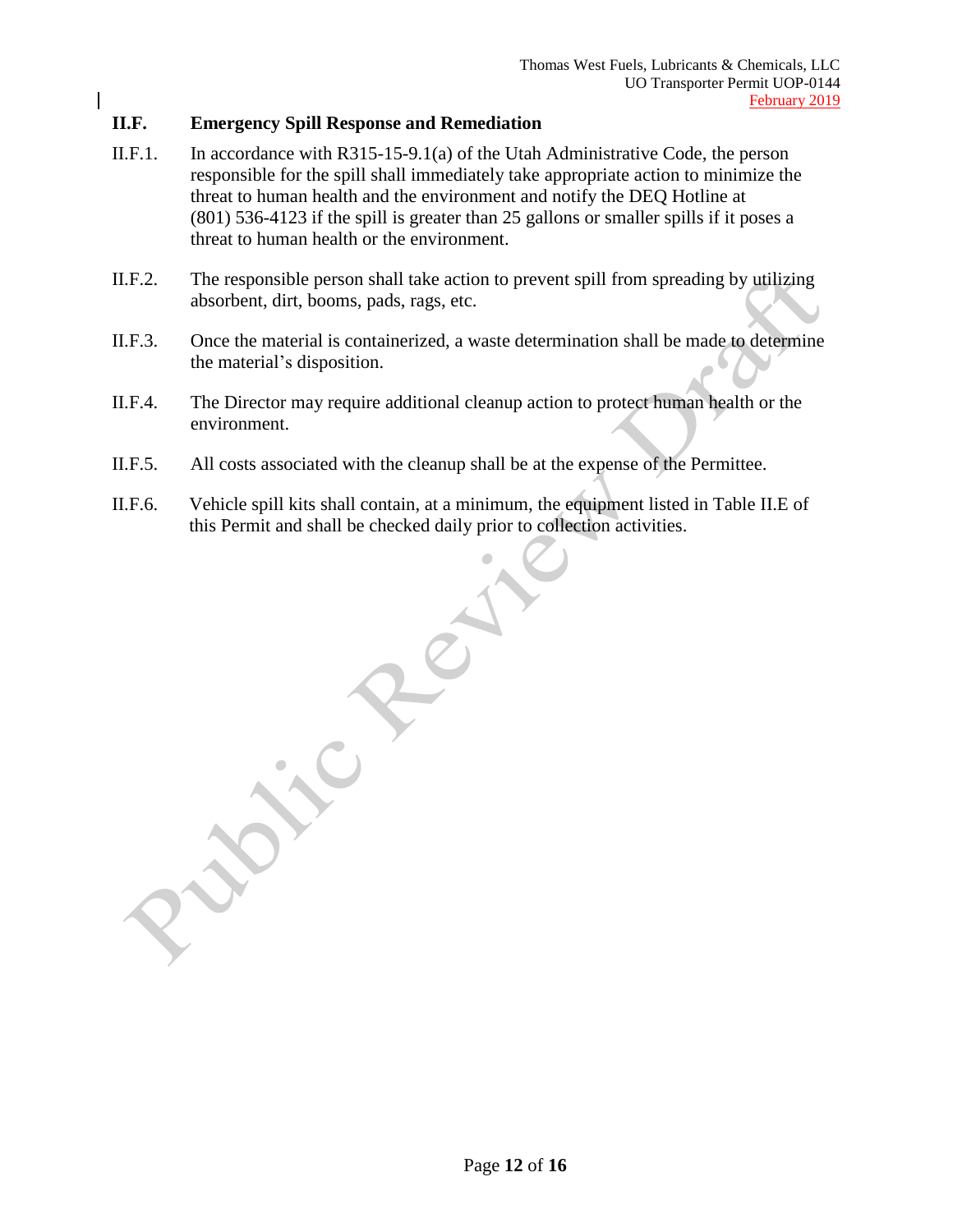| <b>Equipment Description</b>              | Quantity         |  |
|-------------------------------------------|------------------|--|
| Shovel                                    | 1                |  |
| <b>Buckets</b>                            | $\overline{2}$   |  |
| Spill pad                                 | 10               |  |
| Granulated absorbent                      | $1 \text{ ft}^3$ |  |
| Spill Plan with Emergency Contact Numbers |                  |  |

## **Table II.E: Spill Kit Requirements**

### **II.G. Used Oil Release Notification and Reporting**

- II.G.1 The Permittee shall notify the Utah Department of Environmental Quality 24-hour Answering Service, (801) 536-4123, for used oil releases exceeding 25 gallons or smaller releases that pose a potential threat to human health or the environment in accordance with R315-15-15-9.1(b) of the Utah Administrative Code. All relevant information, including but not limited to, date, time and location, personnel involved and emergency response actions taken by the Permittee or other emergency responders shall be included in the notification.
- II.G.2. In accordance with R315-15-9.1(b) of the Utah Administrative Code, the Permittee shall submit to the Director a written report within 15 days of any reportable release of used oil.
- II.G.3. All relevant information including the amount of waste generated from cleanup efforts, the characterization of the waste (i.e. hazardous or non-hazardous), final waste determination and disposal records shall be included. The report shall also include actions taken by the Permittee to prevent future spills.
- II.G.4. An air, rail, highway or water transporter who has discharged used oil shall give notice, if required by 49 CFR 171.15, to the National Response Center, at http://nrc.uscg.mil/nrchp.html, 800-424-8802 or 202-426-2675. In addition to the notification above, a written report, as required in 49 CFR 171.16, shall be presented to the Director, Office of Hazardous Materials Regulations, Materials Transportation Bureau located in Washington, D.C., 20590.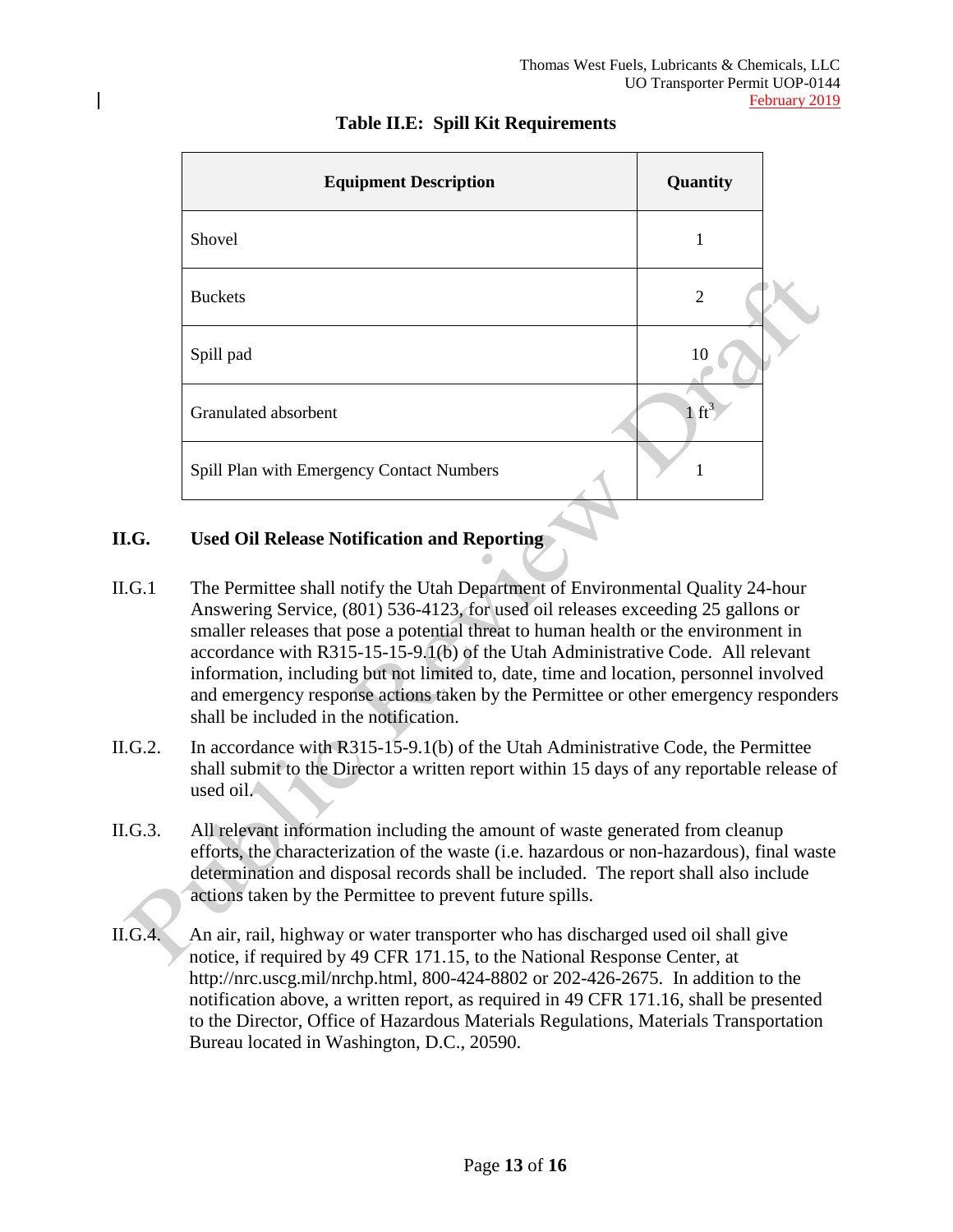# **ATTACHMENT 1**

# **EMERGENCY CONTROLS—SPILL PLAN**



# **General Procedures:**

A copy of the spill plan is available to all employees on our company intranet. A copy of the spill plan will be kept in the trucks.

All of our drivers have an emergency kit which is placed in all trucks. This kit includes the following: camera, yellow safety vest, pen, pencil, Non-DOT Forms, Post Accident Drug Testing Procedure (Non-DOT – Forensic), DOT Forms, Post Accident Drug Testing Procedure (DOT – Federal), Incident Notification Guidelines, and Insurance Card.

All of our trucks are equipped with cleanup materials in the event of a spill. They have spill pads, a shovel, and absorbent which are located in the cab of the truck.

All employees are required to follow "Thomas Incident Notification Guidelines."

# **Immediate Action Steps in the Event of Used Oil Spill: \*This spill response plan is in the emergency kit.**

1) Take immediate action to stop and contain the leak or spill **(only if safe to do so)** and if emergency dial 911.

• For example, hit the emergency shut off button or shut off circuit breaker (if possible), use sorbent material to contain liquids to prevent the product from entering any adjacent storm drains or waterways (including oil / water separator), etc. Pour the sorbent material around the edge of the spill then work towards the center. This keeps it from traveling.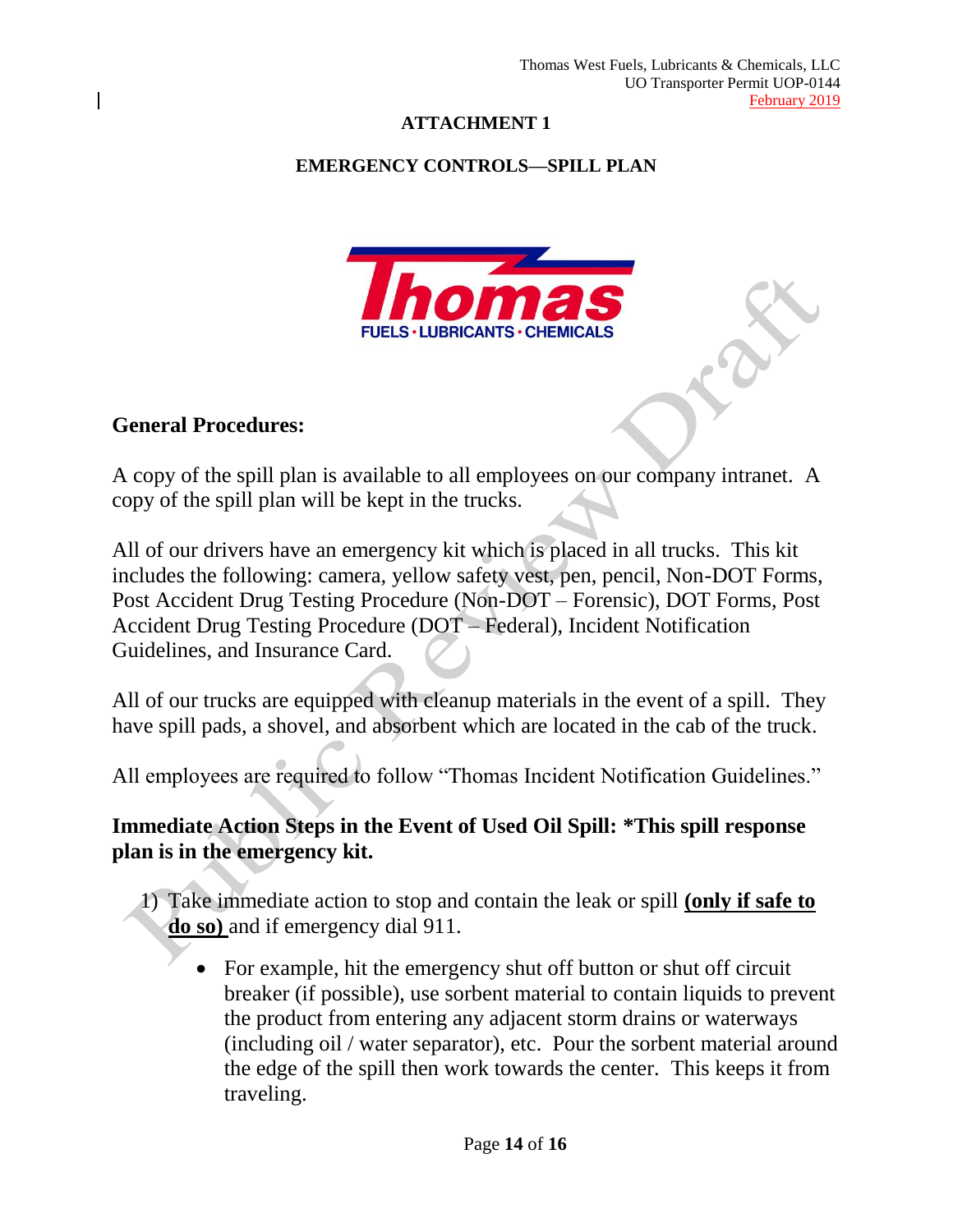- Small spills may be cleaned using the absorbent materials, etc. Appropriate health and safety precautions must be taken.
- Do not pour water on any fuel or used oil products to try and dilute it or wash it away. The product could enter the storm sewer system or a waterway.
- Ensure you are wearing proper PPE (personal protective equipment).
- 2) Identify the spilled material(s). An example of a spilled material is used oil, gasoline, diesel, chemicals, or lubricants.
- 3) Report the spill using your Incident Notification Guidelines.
- 4) If the spill requires an environmental vendor for cleanup, notify Corporate Environmental Compliance for assistance.

\*If necessary, a vendor will be dispatched to the spill location.

- 5) If used oil spill meets the reporting criteria (exceeding 25 gallons or smaller release that could pose a threat to human health or the environment), Corporate Environmental Compliance will report the spill to the appropriate federal and state agencies. The following information will be provided when reported:
	- Name, phone number, and address of person responsible for the release
	- Name, title, and phone number of person reporting
	- Time and date of release
	- Location of the release (specific as possible)
	- Description contained on the manifest and the amount of material released
	- Cause of release

 $\overline{a}$ 

- Possible hazards to human health or the environment and emergency action taken to minimize the threat (including the extent of injuries, if any)
- 6) Complete Spill Report and Incident Report and email to Corporate Environmental Compliance.
- 7) Corporate Environmental Compliance will be responsible for following up with state agency.